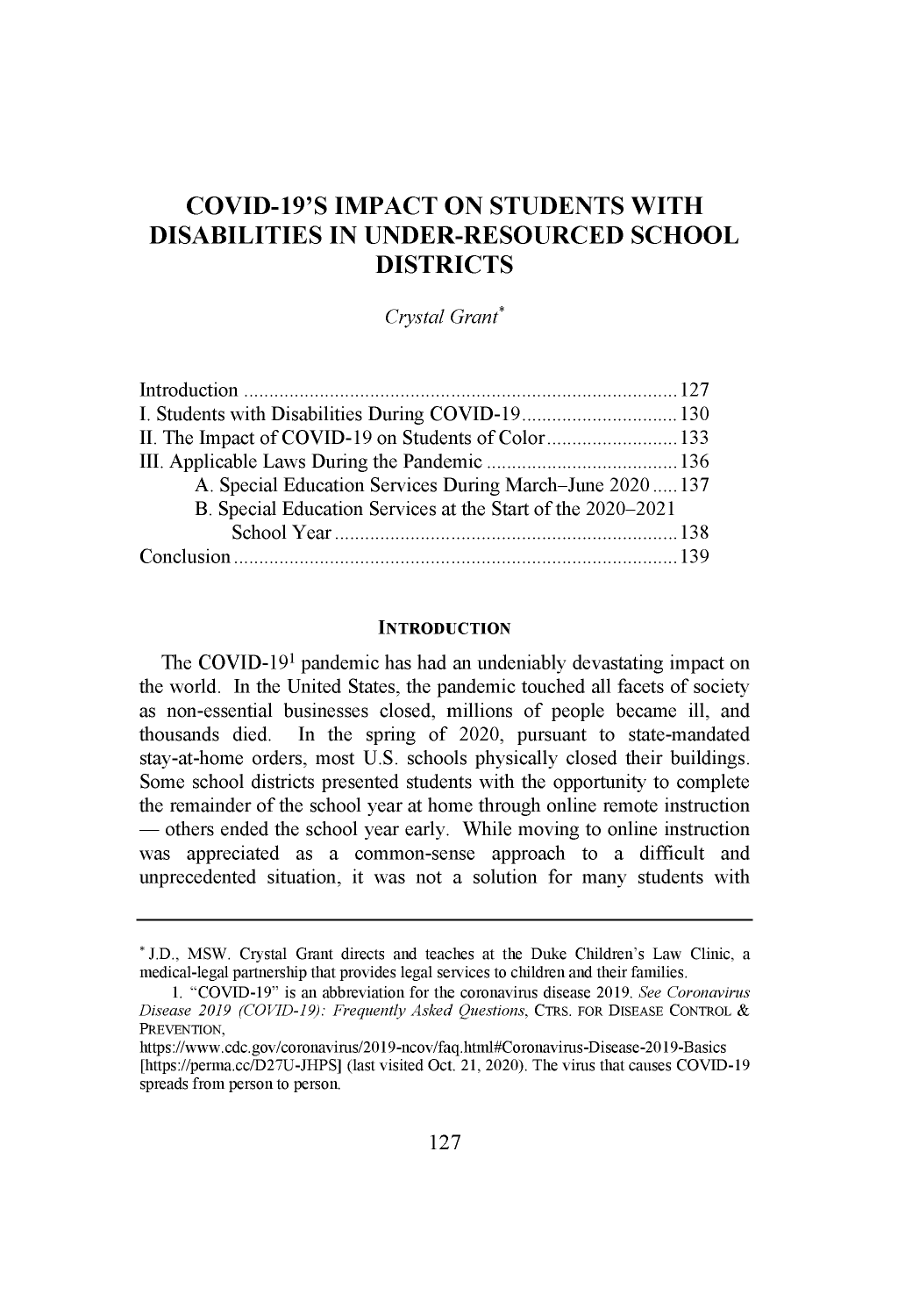disabilities. Students with disabilities in majority low-income school districts and communities of color faced additional challenges due to their disabilities and social factors impacting their communities.<sup>2</sup> Many students lacked computers with updated technology like webcams, speakers, and reliable internet, a quiet place to work, or parents available to help them with assignments. <sup>3</sup>

The school districts that did not have the resources to transition quickly to online instruction were forced to end the school year prematurely.<sup> $4$ </sup> Districts that continued to operate questioned whether they were legally compelled by the state education agencies to provide special education services remotely, and even when there was a clear duty to do so, financially strapped schools were simply not up to the task.<sup>5</sup> The challenges revealed during the pandemic serve as a reminder of the disparities in special education services between wealthier, better-resourced school districts and schools that are under-resourced.<sup>6</sup> Federal and state governments need to develop a more equitable infrastructure that will adequately support all students, especially in times of crisis.

This Essay explores the plight of students with disabilities during the COVID-19 pandemic, particularly those enrolled in under-resourced school  $distriets.<sup>7</sup>$  To address these ongoing disparities, remediate student regression, and prevent further educational loss, we must act quickly to get resources to the students who need it most and to guide districts towards using these resources effectively.<sup>8</sup> This Essay questions whether federal and

*<sup>2.</sup> See* **LINDA DARLING-HAMMOND ET** AL., LEARNING POL'Y INST., RESTARTING AND **REINVENTING SCHOOL: LEARNING IN THE TIME OF** COVID **AND BEYOND** 98 (2020), https ://restart-reinvent.learningpolicyinstitute.org/sites/default/files/product-files/Restart\_Re invent Schools COVID\_REPORT.pdf [https://perma.cc/E44F-V9KH].

*<sup>3.</sup> See* Benjamin Herold, The Disparities *in Remote Learning Under Coronavirus (in Charts),* **EDUC.** WK. (Apr. 10, 2020), https://www.edweek.org/ew/articles/2020/04/10/the-disparities-in-remote-learning-underronavirus.html [https://perma.cc/D4RH-Q7C9].

*<sup>4.</sup> See id.*

*<sup>5.</sup> See* Erica L. Green, *DeVos Decides Against Special Education Waivers During the Pandemic*, **N.Y. TIMES** (Apr. 28, 2020), https://www.nytimes.com/2020/04/28/us/politics/coronavirus-devos-special-education.htm [https://perma.cc/2CF9-3MH8].

*<sup>6.</sup> See* **DARLING-HAMMOND ET AL.,** *supra* note 2.

<sup>7.</sup> This Essay uses the term "under-resourced" to describe school districts that serve students from predominantly low-income communities. These districts often lack the necessary materials and facilities to provide students with an optimal education, and typically serve students with heightened academic and social difficulties. *See generally* Edith S. Tatel, *Teaching in Under-Resourced Schools: The Teach for America Example,* 38 **THEORY INTO PRAC.** 37 (1999).

<sup>8.</sup> These under-resourced school districts are the result of decades of housing segregation, school segregation, and unequal school funding. *See Nonwhite School Districts Get \$23 Billion Less Than White Districts Despite Serving the Same Number of Students,*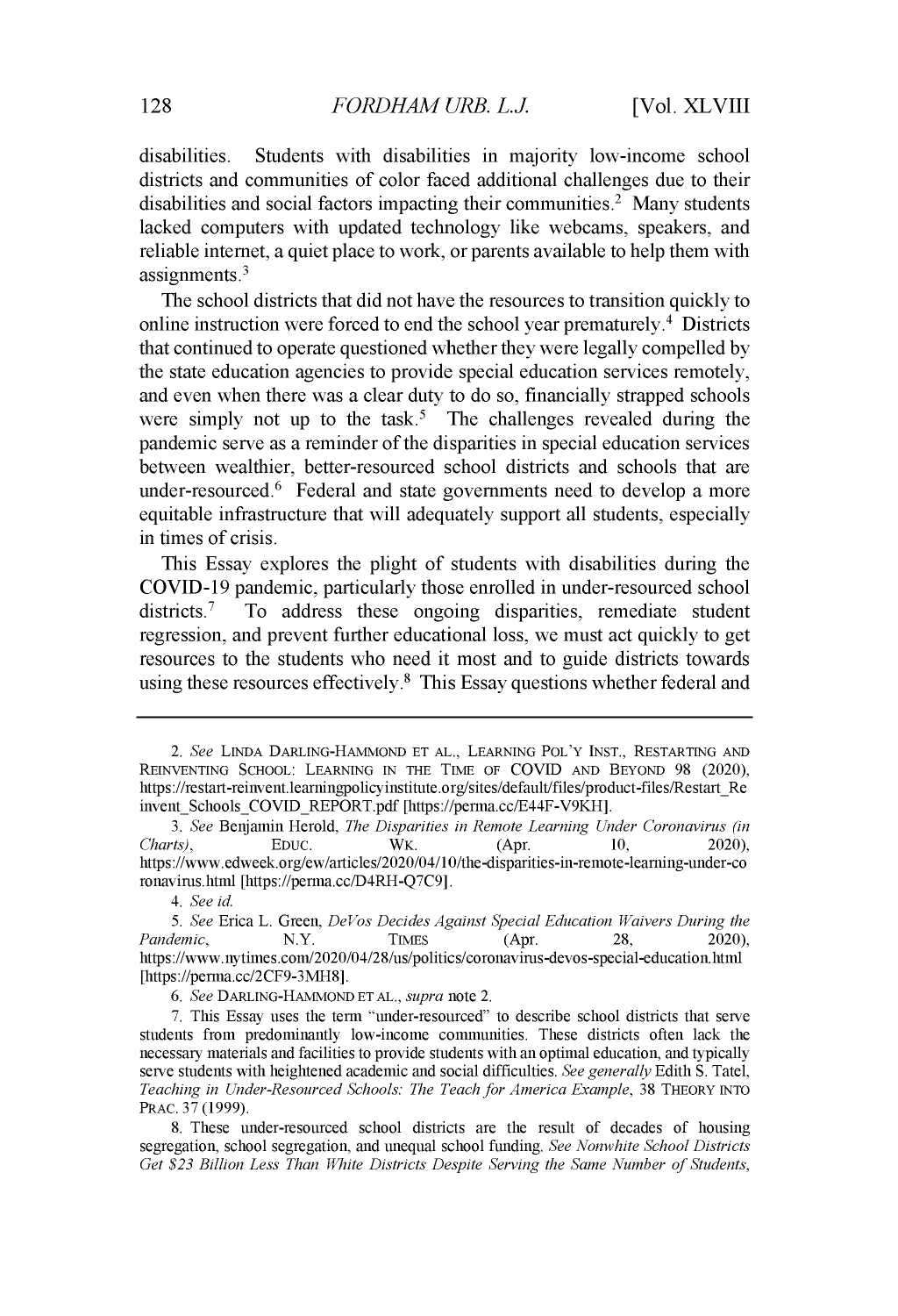state governments are truly committed to creatively examining the current special education framework and adopting solutions that will prioritize expanding access to resources for students with disabilities. These solutions include an immediate advancement of funds to aid states and under-resourced school districts in implementing the Individuals with Disabilities Education Act (IDEA), adopting effective guidelines to address educational loss, and closing the digital divide by providing greater access to technology for all students and their parents.

Students with disabilities who need specialized instruction and accommodations in school receive services under the IDEA,<sup>9</sup> which funds states to provide educational programs to children with disabilities.<sup>10</sup> On average, it costs school districts more money to educate students with disabilities than those without disabilities.<sup>11</sup> However, Congress has never fully funded states with **40%** of the special education costs that the IDEA promised.<sup>12</sup> This discrepancy between the monies promised and the amount actually provided has created inconsistencies in the way school districts implement the **IDEA. <sup>13</sup>**A student's access to appropriate special education services may vary depending on the resources available in their school district.<sup>14</sup> Local communities have been pleading for help with special education funding long before COVID-19 made landfall in the United States. **<sup>15</sup>**

The special education funding challenges that schools face are very similar to their overall funding struggles, particularly in under-resourced, low-income, and low-performing school districts.<sup>16</sup> Less resourced school

**EDBUILD,** https://edbuild.org/content/23-billion [https://perma.cc/X8GH-Q5TV] (last visited Oct. 26, 2020).

<sup>9.</sup> The **IDEA** is a federal law that applies to all schools receiving federal funding. It governs the special education services and supports provided to children with disabilities. These individualized services and supports enable students to access a free and appropriate public education, commonly referred to as a "FAPE," and make meaningful progress toward their educational goals. *See* 20 U.S.C. § 1412.

<sup>10.</sup> *See id.* § 1400(d)(1)(C).

<sup>11.</sup> *See* **MICHAEL GRIFFITH, EDUC.** COMM'N **OF THE STATES,** A **LOOK AT FUNDING FOR STUDENTS WITH DISABILITIES** 3 (2015), https://www.ecs.org/clearinghouse/0 1/17/72/11772.pdf [https://perma.cc/N9TM-8T4K].

*<sup>12.</sup> See id.*

<sup>13.</sup> *See id.*

*<sup>14.</sup> See* Crystal Grant, *Special Education by Zip Code: Creating Equitable Child Find Policies,* 52 LOY. U. **CHI.** L.J. 127 (2020).

<sup>15.</sup> *See* Lizzy Francis, *The State of IDEA Special Education Funding Shows That Lawmakers Don't Prioritize Kids,* **FATHERLY** (Oct. 7, 2019, 5:56 PM), https://www.fatherly.com/love-money/idea-special-education-funding/ [https://perma.cc/7CCV-F623].

<sup>16.</sup> *See* **MATTHEW** M. **CHINGOS** *&* **KRISTIN BLAGG, URB. INST.,** DO **POOR KIDS GET THEIR FAIR SHARE OF SCHOOL FUNDING?** 2 (2017),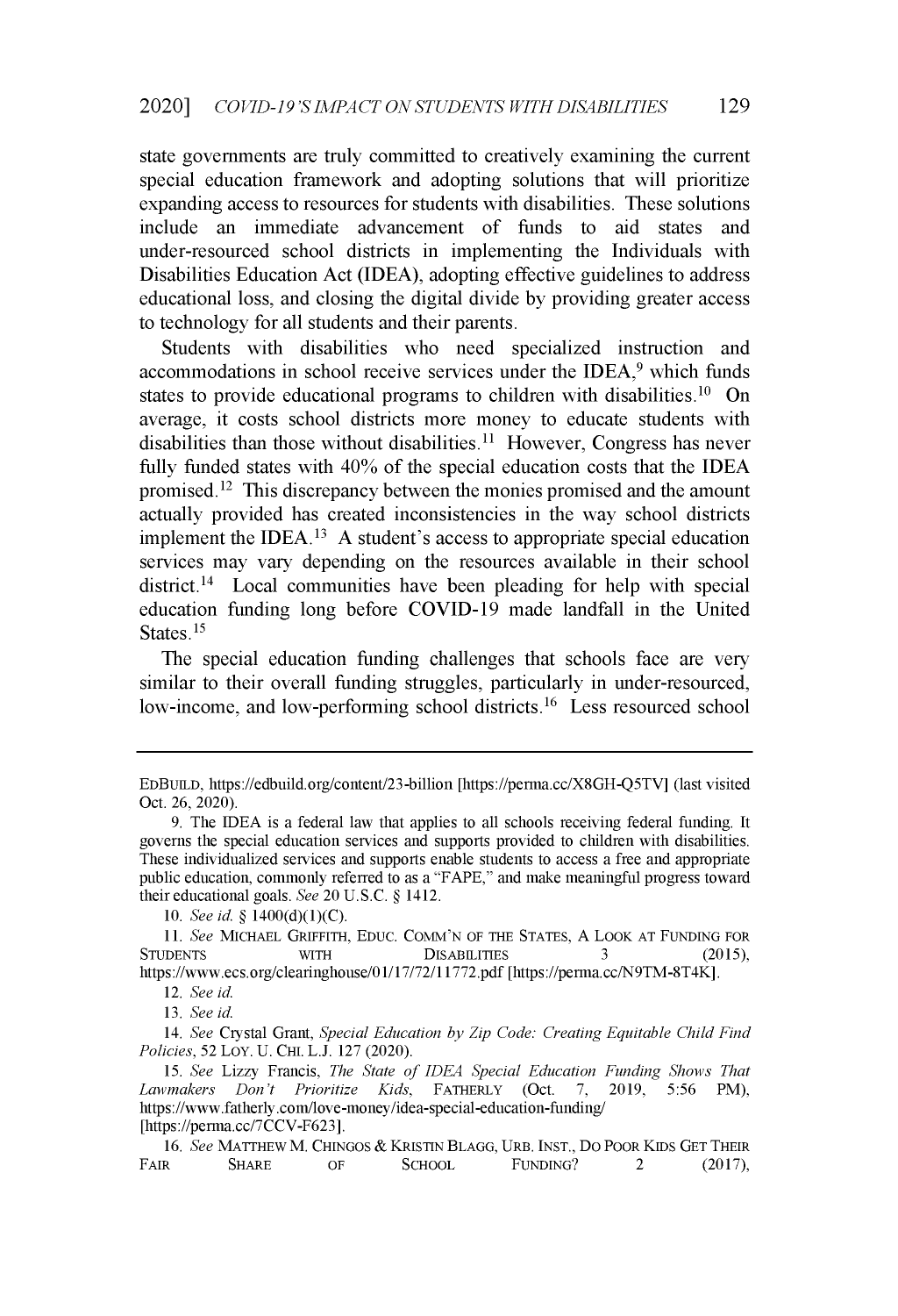districts often receive the same funding as wealthier districts without accounting for the reality that their students have more needs.<sup>17</sup> The COVID-19 pandemic compounded these financial difficulties in under-resourced school districts that primarily serve students of color. As a result, special education services have become even more out of reach for students of color with disabilities.<sup>18</sup> The outlook for these students is bleak unless we take immediate action to counter the disruption the pandemic has caused and the pre-existing conditions in under-resourced school districts. Policy proposals should focus not only on increasing funding but also on providing districts with guidelines to use those resources on solutions assessment and remediation of lost skills.

### **I. STUDENTS WITH DISABILITIES DURING COVID-19**

Students with disabilities in under-resourced school districts are particularly vulnerable to educational loss during the COVID-19 pandemic. In general, people with disabilities who live in urban areas are prone to worse outcomes during a pandemic because urban health policy and practices have not adequately addressed their needs.<sup>19</sup> Schools in under-resourced urban areas are not insulated from these negative outcomes. School districts in affluent communities are twice as likely as their peers in low-income communities to set an expectation for teachers to deliver real-time or synchronous instruction to groups of students.<sup>20</sup> Despite the challenges brought on by COVID-19, schools remain responsible for ensuring that students with disabilities have access to the same information and programming as their non-disabled peers.<sup>21</sup> For children with disabilities,

https://www.urban.org/sites/default/files/publication/90586/school funding brief.pdf [https://perma.cc/5VBH-6A5X].

*<sup>17.</sup> See* id. at 7.

<sup>18.</sup> *See Health Equity Considerations and Racial and Ethnic Minority Groups,* CTRS. FOR DISEASE CONTROL **&** PREVENTION (July 24, 2020), https://www.cdc.gov/coronavirus/2019-ncov/community/health-equity/race-ethnicity.htm [https://perma.cc/R373-EUCY]; *see also* Chioma M. Onih, *Students with Disabilities in the Age of COVID-19: How We're Faring 30 Years After the Americans with Disabilities Act* (July  $31,$  2020),

https://www.ebony.com/news/opinion/students-with-disabilities-in-the-age-of-covid- 19-how -were-faring-30-years-after-the-americans-with-disabilities-act/ [https://perma.cc/CWC3-CKUV].

<sup>19.</sup> *See* Victor Santiago Pineda & Jason Corburn, *Disability, Urban Health Equity, and the Coronavirus Pandemic: Promoting Cities for All,* 97 J. URB. HEALTH 336, 336 (2020).

*<sup>20.</sup> See* BETHENY GROSS **&** ALICE OPALKA, *CTR.* FOR REINVENTING PUB. EDUC., TOO MANY SCHOOLS LEAVE LEARNING TO CHANCE DURING THE PANDEMIC 2 (2020), https://www.crpe.org/sites/default/files/final\_national\_sample brief 2020.pdf [https://perma.cc/26BS-P4B5].

*<sup>21.</sup> See* Janice V. Arellano, *How Will COVID-19 Affect Equity in Education?,* AM. BAR Ass'N  $(Mar.$  23, 2020)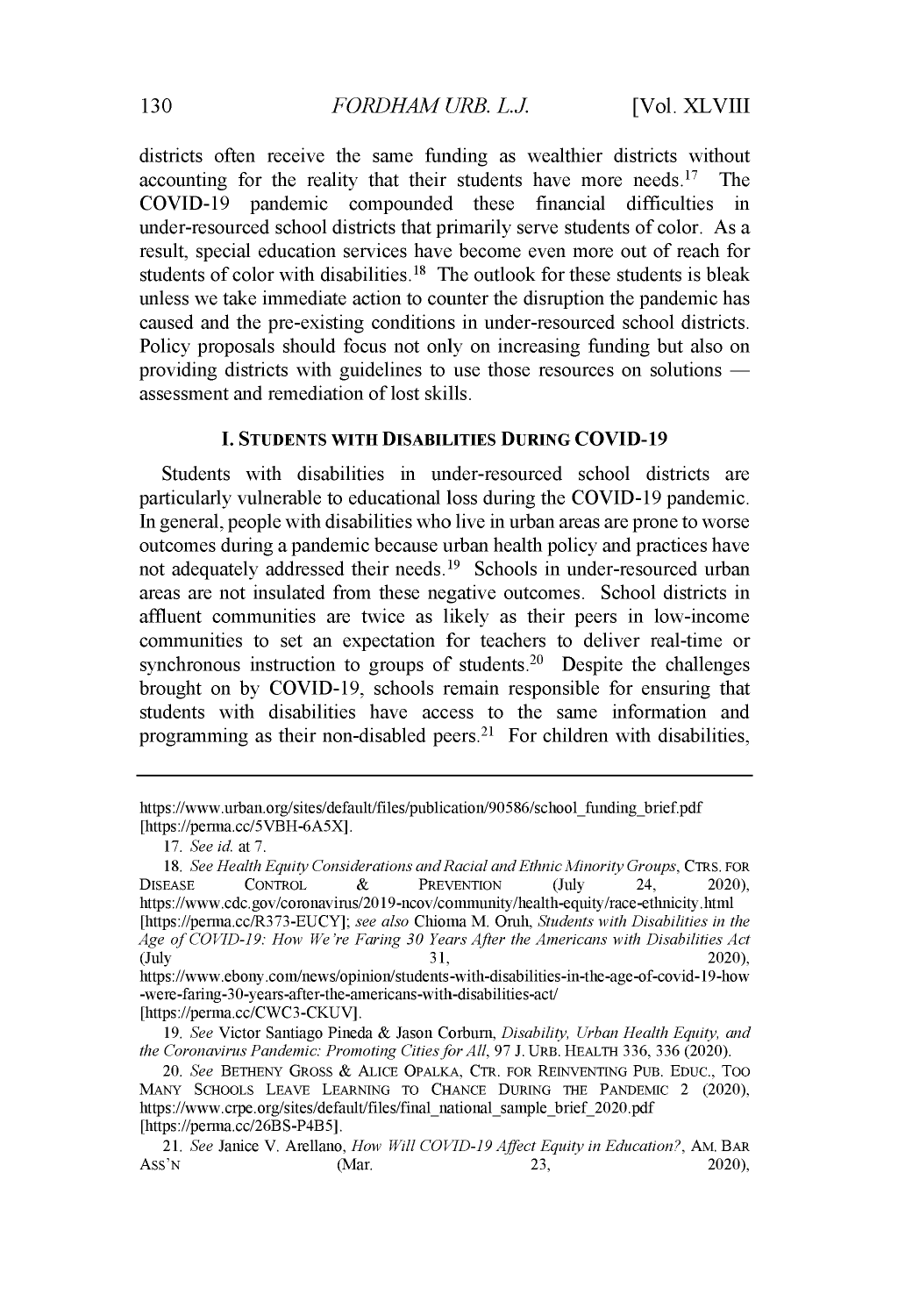**closing school buildings often results in the suspension or reduction of the** services they receive from various providers — physical therapists, **occupational services, and speech and language providers. These related services enable students to achieve their academic, functional, and social goals. Because their access to these services has been reduced or eliminated, students with disabilities are among the groups of students who are most likely to regress during the COVID-19 pandemic.<sup>22</sup>**

**Working with students with disabilities online can be challenging. Pre-COVID, online teachers who worked with students with disabilities had a high turnover rate in different types of programs.<sup>23</sup>One reason for this** turnover is that few teachers — both licensed special education and general **education teachers, have received adequate training in online learning. <sup>24</sup> Little research has been dedicated to educating students with disabilities online and developing corresponding** pedagogy. <sup>2</sup>5 **School psychologists have found themselves in a legal and ethical bind where there are no educational regulations and guidelines for remote testing, and existing guidance is conflicting. The U.S. Department of Education (ED) has permitted remote testing if in-person testing is not required, but state psychology organizations have encouraged practitioners in school settings to** delay testing under these conditions.<sup>26</sup> Given the circumstances that have **led to remote learning and therapy, it is unlikely that teachers and school providers have received sufficient training and support to deliver effective special education and related services to all the students who need it. Some**

*25. See* **Leanna Archambault** *&* **Kathryn Kennedy,** *Teacher Preparation for K-12 Online and Blended Learning, in* **HANDBOOK OF RESEARCH ON K-12 ONLINE AND BLENDED LEARNING 221, 221-44 (Kathryn Kennedy** *&* **Richard E. Ferdig eds., 2d ed. 2014).**

**https://www.americanbar.org/groups/litigation/committees/diversity-inclusion/articles/2020/ covid-19-coronavirus-equality-education/ [https://perma.cc/E3YV-GRZD].**

**<sup>22.</sup>** *See* **Nathan Jones et al.,** *Academic Supports for Students with Disabilities,* **EDRESEARCH FOR RECOVERY 2 (June 2020),** https://annenberg.brown.edu/sites/default/files/EdResearch for Recovery Brief 2.pdf **[https://perma.cc/VZS7-NGZ8].**

*<sup>23.</sup> See* **MARY F. RICE ET** AL., CTR. **ON ONINE LEARNING** & **STUDENTS WITH DISABILITIES, TEACHER PREPARATION AND PROMISING PRACTICES IN ONLINE LEARNING** *6* **(2015), https://kuscholarworks.ku.edu/bitstreanhandle/1808/22593/Superintendent Topic\_7\_Sum** mary\_November2015.pdf?isAllowed=y&sequence=1 [https://perma.cc/8SH7-AMLF].

*<sup>24.</sup> See* **Richard Allen Carter Jr. & Mary F. Rice,** *Administrator Work in Leveraging Technologies for Students with Disabilities in Online Coursework,* **31 J. SPECIAL EDUC. TECH. 137, 140, 145 (2016);** *see also* **TONI M. CROUSE ET** AL., CTR. **ON ONLINE LEARNING STUDENTS WITH DISABILITIES, "How DID I SURVIVE?" ONLINE TEACHERS' DESCRIBE LEARNING TO TEACH STUDENTS WITH DISABILITIES 3-4 (2016), http://www.centerononlinelearning.res.ku.edu/wp-content/uploads/2017/04/HowDidISurviv e-Nov2016.pdf [https://perma.cc/VBP4-VFAR].**

*<sup>26.</sup> See* **Ryan L. Farmer et al.,** *Teleassessment with Children and Adolescents During the Coronavirus (COVID-19) Pandemic and Beyond: Practice and Policy Implications,* **PRO. PSYCH. 7 (2020).**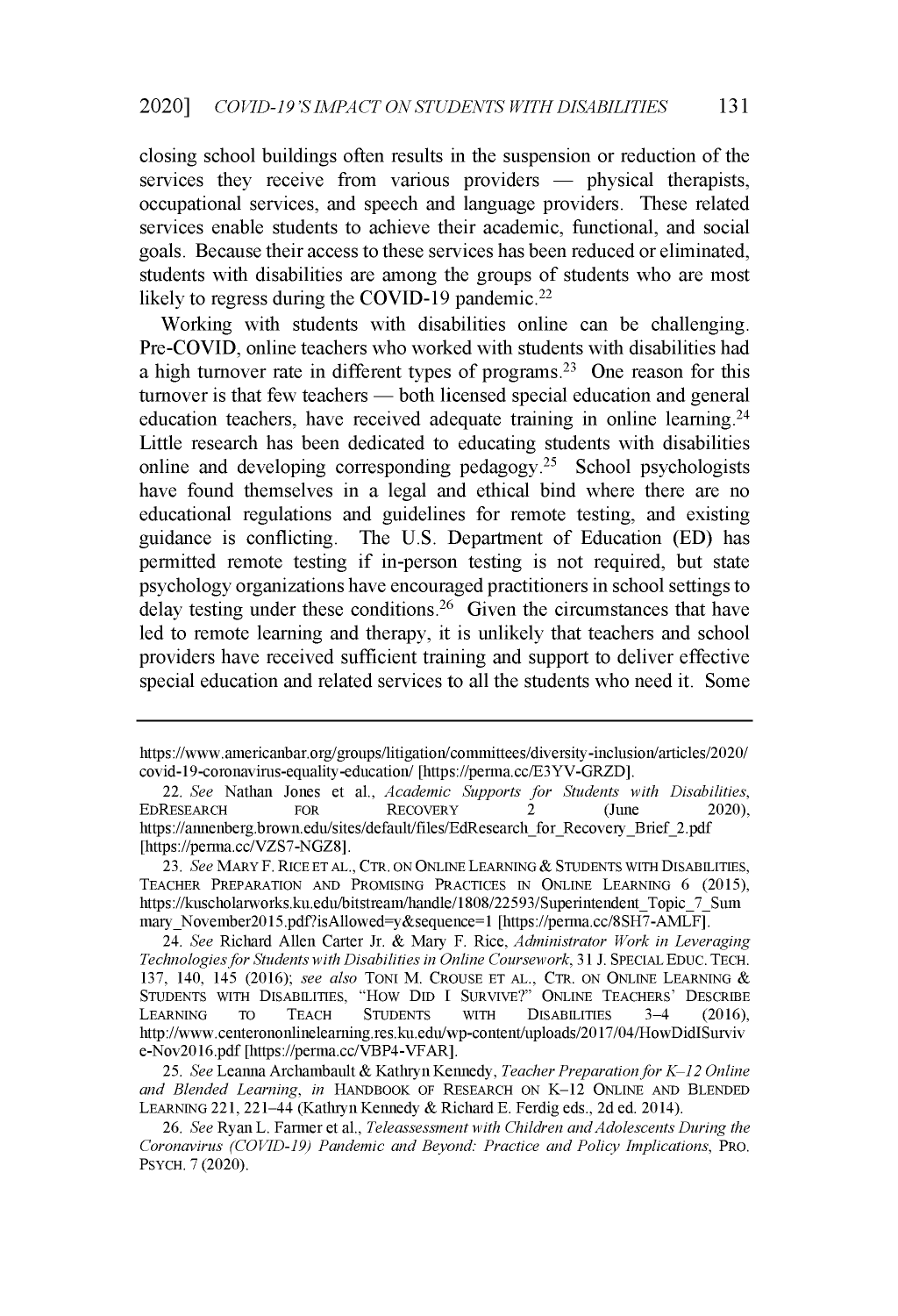remote services — behavioral interventions and occupational and physical  $\phi$  therapy — are difficult, if not impossible, to provide remotely. They often require equipment, and most parents do not have the specialized training to use them. <sup>27</sup>

Schools can intervene to reduce learning gaps by continuing the IDEA's mandate to create individualized education programs (IEPs) based on a student's unique needs and circumstances. Researchers recommend strategies such as providing small group or one-to-one interventions three to five times per week.<sup>28</sup> Another important strategy to reduce learning gaps during school closures is to collect data regularly.<sup>29</sup> This ensures that interventions are data driven and aids the IEP team in making instructional decisions.<sup>30</sup> When school district evaluators are unavailable, districts should contract with independent providers or use emergency funding to access community-based services for their students. In some cases, a child's disability may interfere with their ability to access remote instruction, interventions, or related services. Students with visual impairments, mental health needs, or those who rely on expensive equipment in the school building face additional barriers.<sup>31</sup> For these students, their accommodations require in-person services delivered by an essential provider following the Centers for Disease Control and Prevention's (CDC) guidelines. For students with autism, intellectual disabilities, or other processing disorders, strategies aimed at creating a structured routine and engaging in sensory activities at home can help.<sup>32</sup> During the pandemic, therapists have quickly found ways to use technology to provide Applied Behavior Analysis (ABA)

*<sup>27.</sup>* See Mallory Warner-Richter & Chrishana M. Lloyd, Considerations for Building Post-COVID Early Care and Education Systems That Serve Children with Disabilities, **CHILD TRENDS** 3 (Aug. 2020), https ://www.childtrends.org/wp-content/uploads/2020/08/ECEDisabilitiesCovid 19\_ChildTr ends\_August202O.pdf [https://perma.cc/SZA4-SCJ2].

*<sup>28.</sup>* See **CROUSE ET AL.,** supra note 24, at 13.

*<sup>29.</sup>* See id. at 20.

<sup>30.</sup> See id. at 16-17.

<sup>31.</sup> See Collin Binkley, Remote Learning Poses Hurdles for Students with Disabilities,<br>ABC NEWS (Mar. 31, 2020, 7:48 PM), ABC NEWS (Mar. 31, 2020, 7:48 PM), https://abcnews.go.com/Health/wireStory/parents-feel-virus-shutdowns-leave-disabled-stu nts-69890939 [https://perma.cc/JNY7-NNZL]; see also Alex Zimmerman et al., How Remote Learning Upended Instruction for NYC Students with Disabilities and Their Families, **CITY** (June 17, 2020, 11:05 PM), https://www.thecity.nyc/education/2020/6/17/2 **12951** 89/nyc-special-education-students-rem ote-learning-struggles [https://perma.cc/EQ9Q-D3RC].

*<sup>32.</sup>* See Gabrille Galto, How to Entertain a Child with Autism and Provide Ideal Learning Environment During School Closure, ATTENTIVE BEHAV. **CARE** (Mar. 19, 2020), https://www.attentivebehavior.com/how-to-entertain-child-with-autism/ [https://perma.cc/BP4V-U7NZ].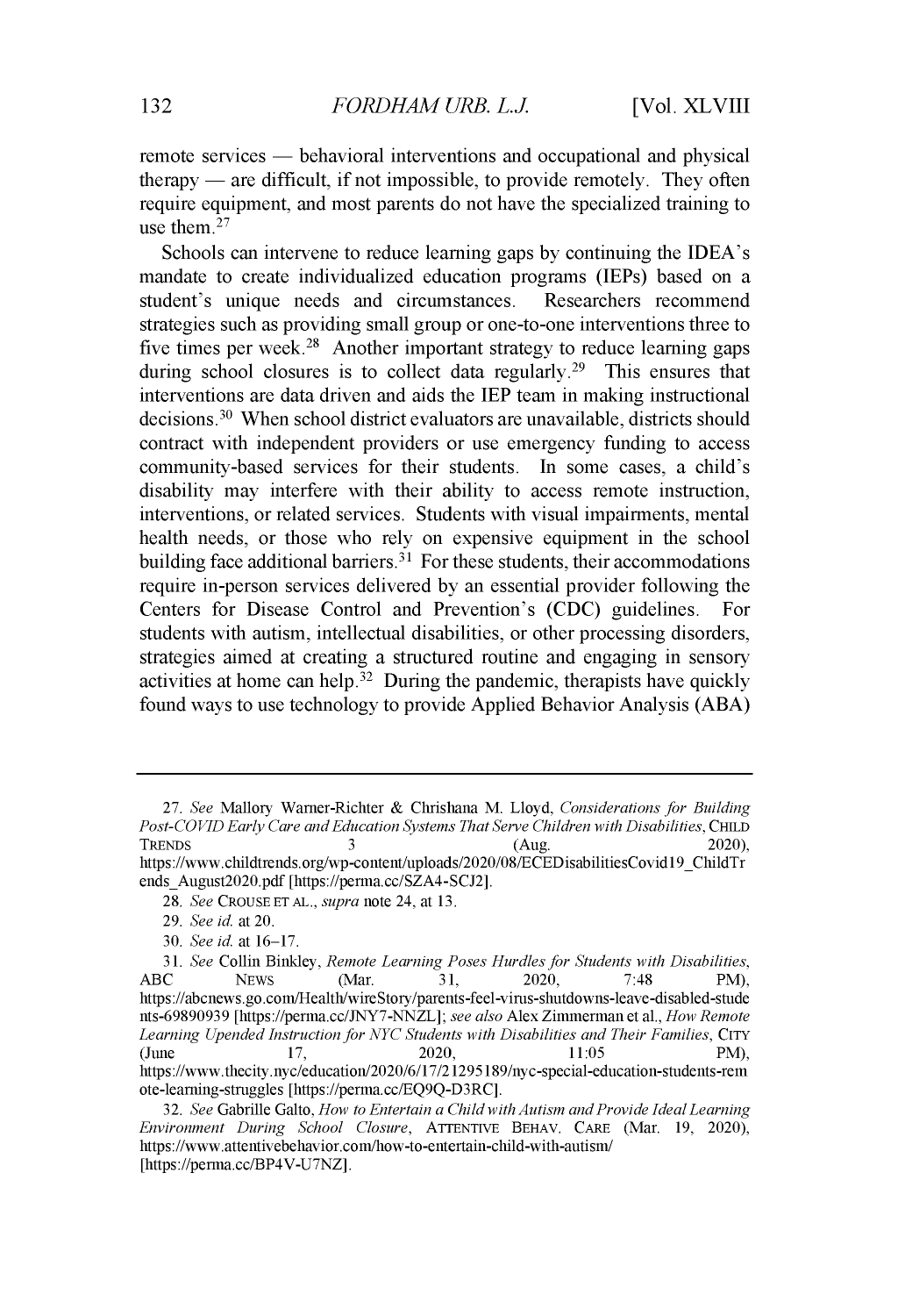therapy using a telehealth model.<sup>33</sup> However, even with telehealth innovations, some students require in-person instruction and support to benefit from these services. Unfortunately, families are finding that some school districts refuse to provide any in-person instruction during the pandemic, even when the data indicates that a student needs it to access the curriculum and avoid educational  $loss.<sup>34</sup>$  Millions of students with disabilities have lost access to the special education and related services that they rely on daily.<sup>35</sup> Parents — who support their children with IEPs' learning — often take on roles, frequently without training, that teacher assistants, aides, and paraprofessionals previously delivered. $36$  Without in-home support, whether from parents who have received training or providers offering services outside the school building, these students will continue to be left behind.

## **II. THE IMPACT OF COVID-19** ON **STUDENTS OF COLOR**

Black and Latinx students stand to experience devastating educational loss as the achievement gap may become an insurmountable **gulf.3<sup>7</sup>**Black Americans are contracting COVID-19 at higher rates and are more likely to die from the virus.<sup>38</sup> The anticipated stressors to these families include loss of income, ongoing physical health concerns, and increased mental health challenges. In the United States, the segregated school system is leaving students of color behind their white counterparts.<sup>39</sup> White students are less

<sup>33.</sup> *See* Kimberly A. Zoder-Martell et al., *Technology to Facilitate Telehealth in Applied Behavior Analysis,* 13 BEHAV. ANALYSIS PRAC. 596, 597-99 (2020).

<sup>34.</sup> The Author bases this on observations made in the Duke Children's Law Clinic during the COVID-19 pandemic.

<sup>35.</sup> Letter from Mike Doyle & Christopher Smith, to Nancy Pelosi, Mitch McConnell, Kevin McCarthy & Charles Schumer (Mar. 21, 2020), Kevin McCarthy & Charles Schumer (Mar. 21, 2020), https://chrissmith.house.gov/uploadedfiles/2020-03-21\_doyle\_smith\_letter\_on\_autism\_ser ces\_in\_covid19\_package.pdf [https://perma.cc/T9KP-D67J].

<sup>36.</sup> *See* Warner-Richter & Lloyd, *supra* note 27, at 3.

<sup>37.</sup> An achievement gap exists when one group of students outperforms another and the difference in average scores is statistically significant. *See generally* KITMITTO *G.* BOHRNSTEDT ET AL., NAT'L CTR. FOR EDUC. STAT., SCHOOL COMPOSITION AND THE **BLACK-WHITE ACHIEVEMENT GAP** (2015), https://nces.ed.gov/nationsreportcard/subject/studies/pdf/school\_composition\_and\_the\_bw\_ achievement\_gap\_2015.pdf [https://perma.cc/2VGH-WTXF].

<sup>38.</sup> *See* Reis Thebault et al., *The Coronavirus Is Infecting and Killing Black Americans at an Alarmingly High Rate,* WASH. POST (Apr. 7, 2020), https://www.washingtonpost.com/nation/2020/04/07/coronavirus-is-infecting-killing-blackamericans-an-alarmingly-high-rate-post-analysis-shows/ [https://perma.cc/EZ37-WBWP].

<sup>39.</sup> *See* Osamudia James, *An Old Story Made New Again: Why Students of Color Are Primed to Be Left Behind in the Coronavirus Crisis,* WASH. POST (Apr. 24, 2020, 3:10 PM), https://www.washingtonpost.com/education/2020/04/24/an-old-story-made-new-again-whystudents-color-are-primed-be-left-behind-covid-19-crisis/ [https://perma.cc/UBY6-NNBE].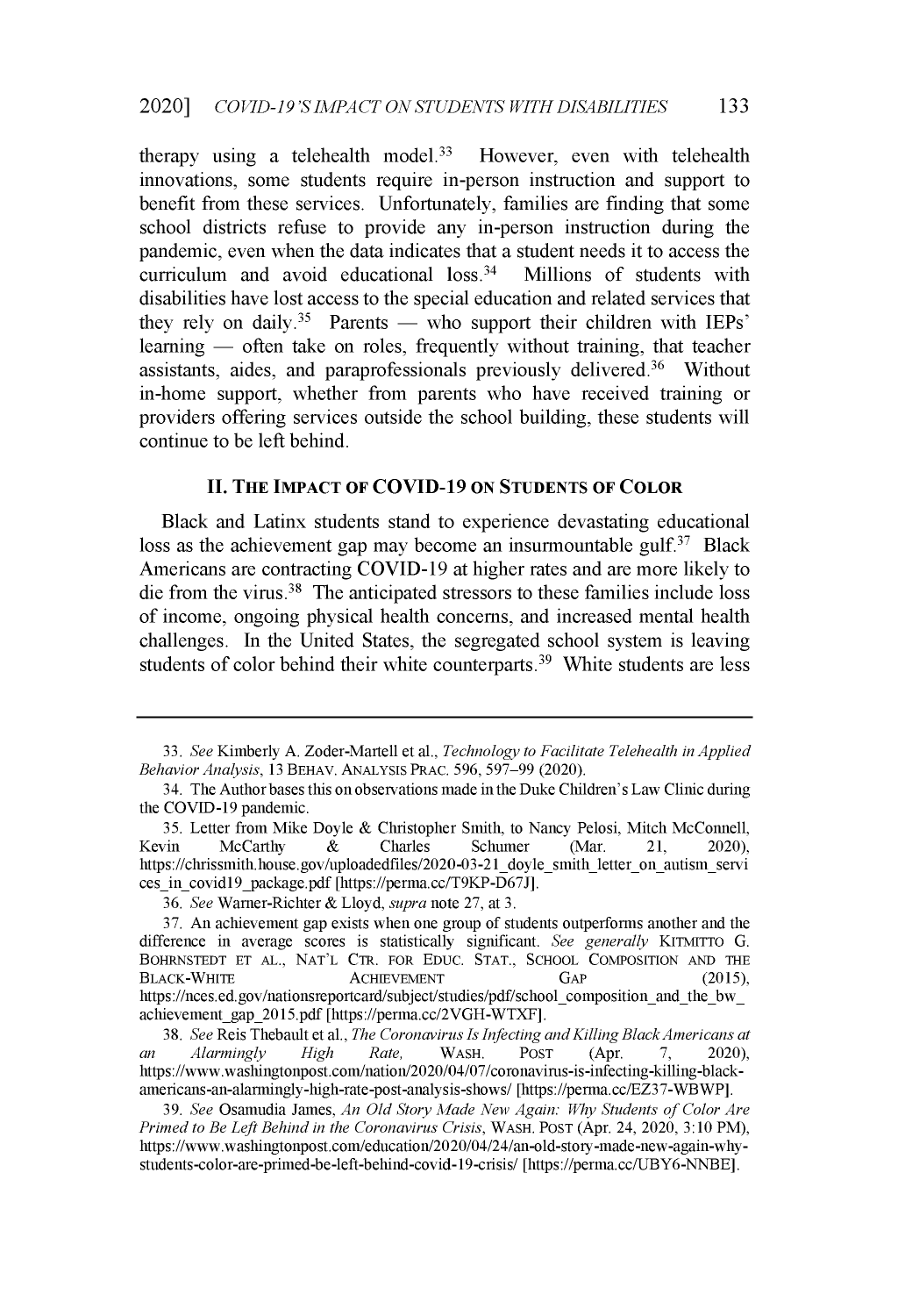likely to be concentrated in under-resourced school districts. $40$  Wealthier, white school districts can afford the services students will need to address deficits due to educational loss during the pandemic.<sup>41</sup> These opportunities include individual and small group tutoring, as well as enrichment and summer programming.<sup>42</sup>

By contrast, low-income Black and Latinx students are more likely to experience educational loss because they are less likely to have access to the conditions that are conducive to successful remote learning. <sup>4</sup>3 In cities like Dallas, Houston, Memphis, Phoenix, and San Antonio, 57%-63% of students do not have access to a computer at home.<sup>44</sup> "Low-income students" struggle [the] most when schools are not in session." $45$  In many low-income neighborhoods, where summer programming is a luxury and not the norm, families are unable to access high-quality child care or enrichment programs that prevent educational loss or introduce new skills.<sup>46</sup> As a result, achievement gaps between low-income and middle-class students widen during the summer months.<sup>47</sup> We are likely to see similar patterns during the pandemic.<sup>48</sup> Low-income, working-class families will have a difficult

*42. See* James, *supra* note 39.

*43. See* Emma Dorn et al., *COVID-19 and Student Learning in the United States: The Hurt Could Last a Lifetime,* MCKINSEY & CO. 4-5 (June 2020), https://www.mckinsey.com/industries/public-and-social-sector/our-insights/covid-19-and-st udent-learning-in-the-united-states-the-hurt-could-last-a-lifetime [https://perma.cc/J9BT-4UEF].

45. RUTH FADEN ET AL., JOHNS HOPKINS UNIV., THE ETHICS OF K-12 SCHOOL REOPENING: IDENTIFYING AND ADDRESSING THE VALUES AT STAKE 7 (2020), https://bioethics.jhu.edu/wp-content/uploads/2020/06/White-Paper-Equity-FINAL.pdf [https://perma.cc/2F68-GBVV].

*47. See id.*

*<sup>40.</sup> Concentration of Public School Students Eligible for Free or Reduced Price Lunch,* NAT'L CTR. FOR EDUC. STAT. (May 2020), https://nces.ed.gov/programs/coe/indicator\_clb.asp#rl [https://perma.cc/Z3J3-PEKS].

*<sup>41.</sup> See* Dania Francis & Christian E. Weller, *The Black-White Wealth Gap Will Widen Educational Disparities During the Coronavirus Pandemic, CTR. FOR AM. PROGRESS (Aug.* 2020, 2020). 12, 2020,  $2020$ ,  $9:01$  AM) https://www.americanprogress.org/issues/race/news/2020/08/12/489260/black-white-weal -gap-will-widen-educational-disparities-coronavirus-pandemic/ [https://perma.cc/5H2V-HCT5].

<sup>44.</sup> *See* KRISTIN BLAGG ET AL., URB. INST., MAPPING **STUDENT** NEEDS DURING COVID-19, at  $12$  (2020), https://www.urban.org/sites/default/files/publication/102131/mapping-student-needs-duringcovid-19-final 2.pdf [https://perma.cc/BWX8-TWTA].

*<sup>46.</sup> See* JENNIFER MCCOMBS ET AL., RAND CORP., THE VALUE OF OUT-OF-SCHOOL TIME PROGRAMS 12 (2017), https://www.rand.org/pubs/perspectives/PE267.html [https://perma.cc/CJG3-W2CT].

*<sup>48.</sup> See, e.g.,* Megan Kuhfeld & Beth Tarasawa, *The COVID-19 Slide: What Summer Learning Loss Can Tell Us About the Potential Impact of School Closures on Student Achievement*, **NWEA** 2 (Apr. 2020),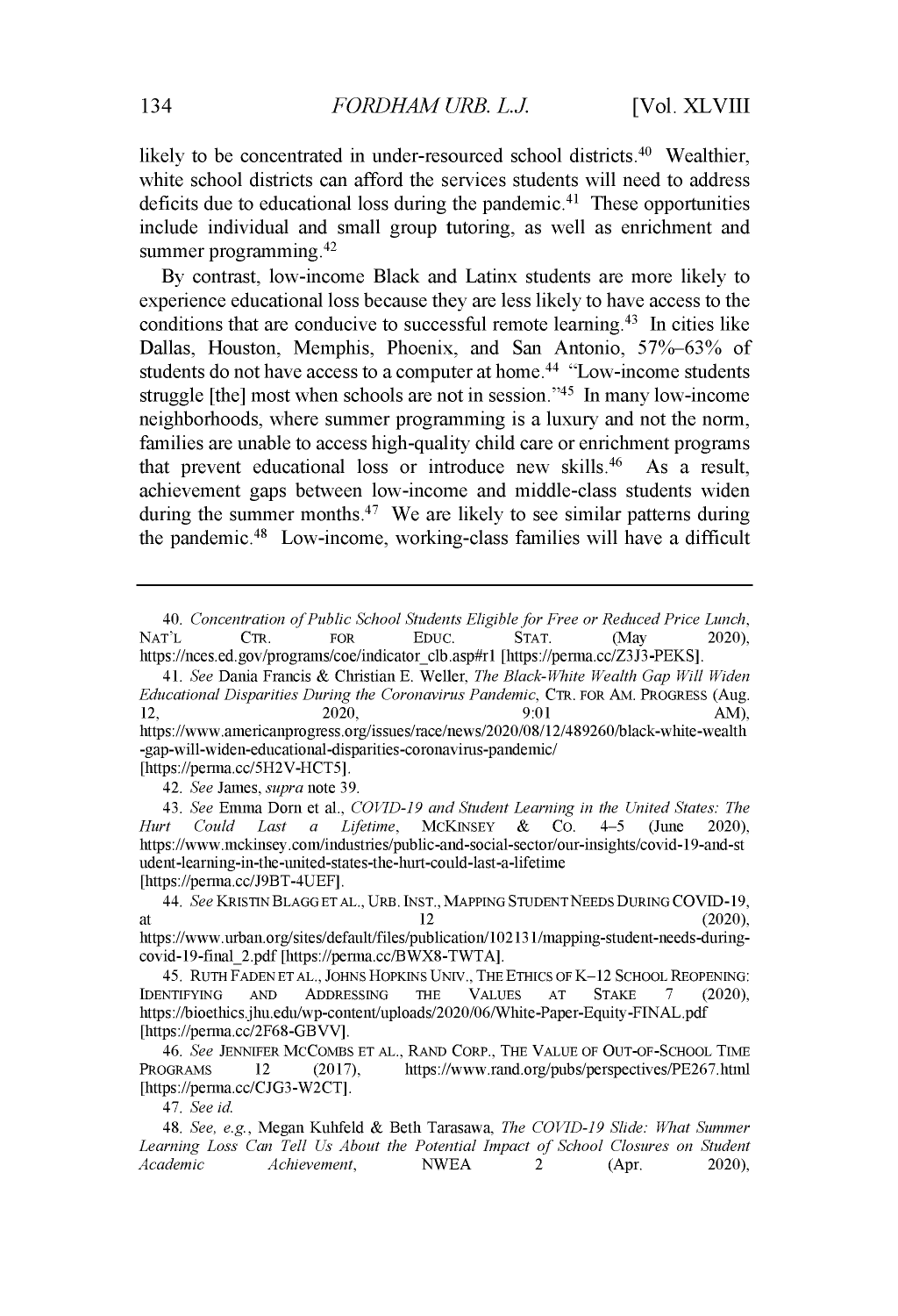time accessing the developing array of neighborhood learning pods, private tutors (in-person and online), and private online programming. <sup>4</sup>9 One study found that the strongest indicator of student engagement during the pandemic was the education level of parents and other adults in a school's neighborhoods.<sup>50</sup> Students from families and neighborhoods with lower or limited education levels may have the hardest time staying engaged with their learning and may experience educational loss.

Even when students do not have a disability, social factors make remote instruction challenging for many Black and Latinx students, furthering the achievement gap or cementing their placement in it. Those factors include a lack of adequate food and shelter, access to high-quality internet, a quiet place to work, books, and academic support from parents.51 Longstanding structural racism has contributed to these inequities in almost every area of life, including housing, healthcare, financial opportunities, and education.<sup>52</sup> Many low-income students of color lack access to computers that are equipped with the technology necessary for remote learning (i.e., webcam, speaker system, newer operating system).<sup>53</sup> However, even when students have access to the requisite technology, the lack of access to high-speed internet service or knowledge of how to use technology to support learning

*49. See, e.g.,* Terry Nguyen, *The Pandemic Is Fueling the Private Tutoring Industry, Vox* (Oct. 9, 2020, 9:52 AM) https://www.vox.com/the-goods/2020/8/6/21354637/pandemic-learning-pods-private-tutorin g [https://perma.cc/AJ9Q-SE3Z]; *see also* Michelle Fox, *Desperate Parents Are Turning to 'Learning Pods' This Fall. Here's What It Can Cost,* CNBC (Aug. 14, 2020, 11:04 AM), https ://www.cnbc.com/2020/08/10/parents-turn-to-learning-pods-this-fall-amid-covid-whatit-can-cost.html [https://perma.cc/F7V6-T72V].

50. *See* DOUGLAS N. HARRIS **ET AL., NAT'L** CTR. FOR RSCH. ON EDUC. ACCESS *&* CHOICE, SCHOOLS RESPONDED TO THE COVID CRISIS 27 (2020), https://educationresearchalliancenola.org/files/publications/20200713 -Technical-Report-Har ris-et-al-How-Americas-Schools-Responded-to-the-COVID-Crisis.pdf [https://perma.cc/G4VY-VXZN].

51. *See* GEOFF MASTERS ET AL., AUSTRAL. COUNCIL FOR EDUC. RSCH., MINISTERIAL BRIEFING PAPER ON EVIDENCE OF THE LIKELY IMPACT ON EDUCATIONAL OUTCOMES OF VULNERABLE CHILDREN LEARNING AT HOME DURING COVID-19, at 1 (2020), https://research.acer.edu.au/cgi/viewcontent.cgi?article=1025&context=learning processes [https://perma.cc/3VDW-YYEJ].

*52. See, e.g.,* Brenda Alvarez, *COVID-19 and the Impact on Communities of Color,* NAT'L EDUC. ASS'N  $(Apr. 2020)$ http://neatoday.org/2020/04/24/covid-19-and-communities-of-color/ [https://perma.cc/HT83-H96H].

53. *See id.*

https://www.nwea.org/content/uploads/2020/05/Collaborative-Brief\_Covid19-Slide-APR20. pdf [https://perma.cc/8MTN-VKNE]; Richard Rothstein, *The Coronavirus Will Explode Achievement Gaps in Education*, ECON. POL'Y INST.: WORKING ECON. BLOG. (Apr. 14, 2020, 1:16  $1:16$  PM),

https ://www.epi.org/blog/the-coronavirus-will-explode-achievement-gaps-in-education/ [https://perma.cc/54NS-49U2].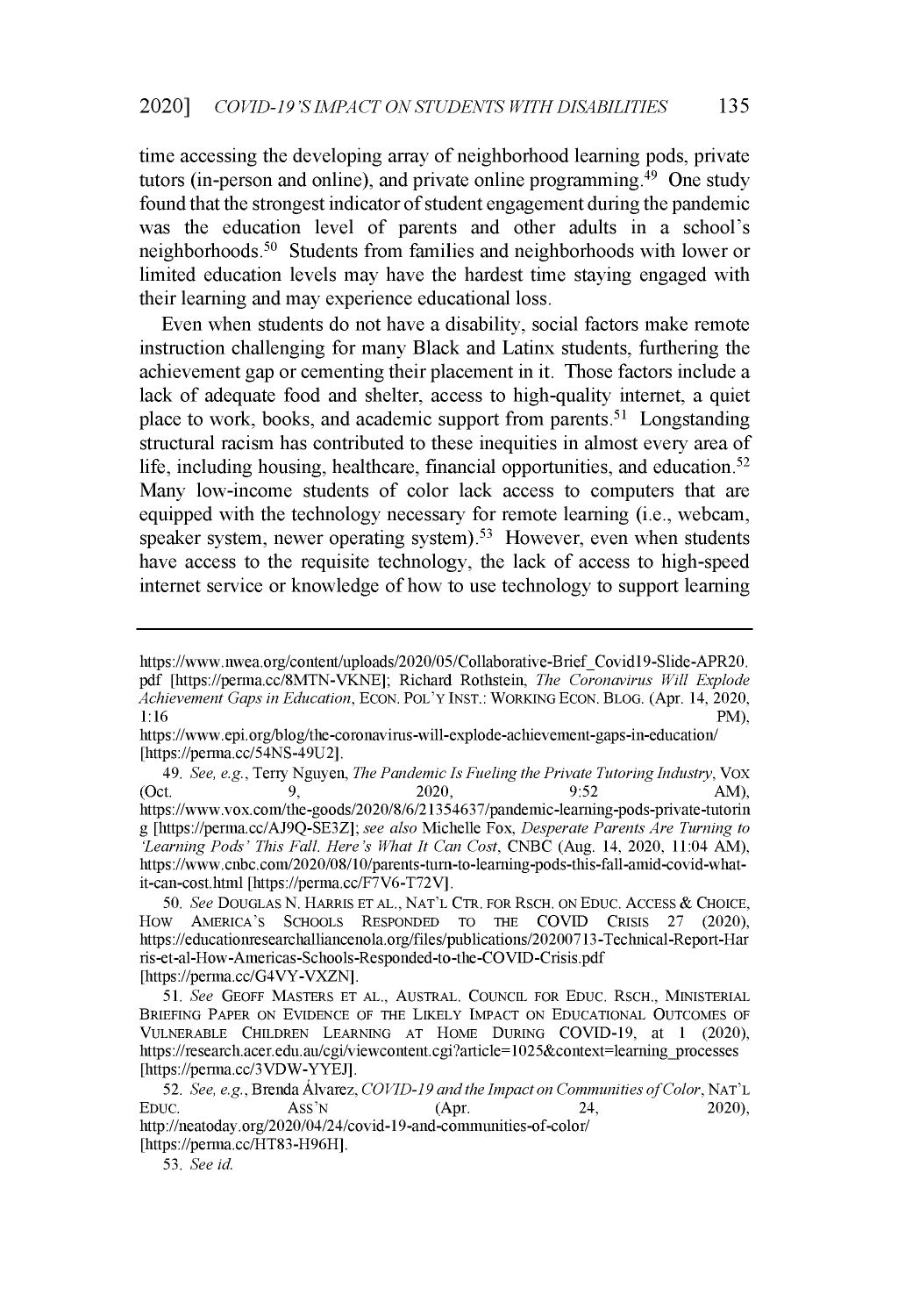adds another obstacle.<sup>54</sup> In urban areas, low-income families are more likely to live in smaller homes with more people, making it difficult to do schoolwork in a distraction-free setting that is conducive to learning.<sup>55</sup> In other families, low-income essential workers are unable to provide supervision or procure affordable child care while their children work remotely.<sup>56</sup> The impact of educational loss on students of color will have an economic impact on the country for years to come. Learning loss leads to school dropout and eventually a reduction in future earnings as these students enter the workforce with fewer skills and less productivity.<sup>57</sup>

#### **III. APPLICABLE LAWS DURING THE PANDEMIC**

During the COVID-19 pandemic, public schools must continue to provide special education and accommodations under a student's IEP or Section *504* plan to the greatest extent possible.<sup>58</sup> The IDEA remains in effect despite efforts by some school leaders to waive its requirements.<sup>59</sup> Both the Council of Administrators of Special Education and the National Association of State Directors of Special Education (NASDE) have sought waivers from ED that would exempt school districts from complying with IDEA timelines for IEP reviews, evaluations for special education services, and responses to legal complaints.<sup>60</sup> Under the Coronavirus Aid, Relief, and Economic Security (CARES) Act, ED may waive certain requirements for state and local educational agencies during the pandemic. $61$  To reduce waiver requests, ED's guidance has encouraged parents and their school districts to work collaboratively towards the best interest of children with disabilities,

59. *See School Leader Voices: Concerns and Challenges to Providing Meaningful IDEA-Related Services During COVID-19,* NAT'L SCH. BDS. ASS'N ET AL. 16 (2020), https://aasa.org/uploadedFiles/AASABlog(1)/Advocacy%20IDEA%20White%20Paper%2 OFINAL.pdf [https://perma.cc/E6EX-6EG5].

60. *See* Corey Mitchell, *Special Ed. Administrators Press Congress for IDEA Waivers During Pandemic,* EDUC. WEEK (Apr. 16, 2020, 1:40 PM), http://blogs.edweek.org/edweek/speced/2020/04/special\_education\_groups\_want\_idea\_waiv ers.html [https://perma.cc/KDC7-5GTW].

61. *See* Pub. L. No. 116-136, § 3511, 134 Stat. 281, 400 (2020). The CARES Act is a federal economic relief package enacted in response to the COVID-19 pandemic.

*<sup>54.</sup> See, e.g., Coronavirus Impact on Students and Education Systems,* NAACP, https ://naacp. org/coronavirus/coronavirus-impact-on-students-and-education-systems/ [https://perma.cc/HXS3-U4WH] (last visited Oct. 25, 2020).

<sup>55.</sup> *See* Dorn et al., *supra* note 43, at 7.

<sup>56.</sup> *See Coronavirus Impact on Students and Education Systems, supra* note 54.

<sup>57.</sup> *See Dorn et al., supra note 43, at 7.*

<sup>58.</sup> *See* U.S DEP'T OF EDUC., QUESTIONS AND ANSWERS ON PROVIDING SERVICES TO CHILDREN WITH DISABILITIES DURING THE CORONAVIRUS DISEASE 2019 OUTBREAK 2 (2020) [hereinafter **QUESTIONS** AND ANSWERS] https://www2.ed.gov/policy/speced/guid/idea/memosdcltrs/qa-covid-19-03-12-2020.p [https://perma.cc/9STX-WZB4].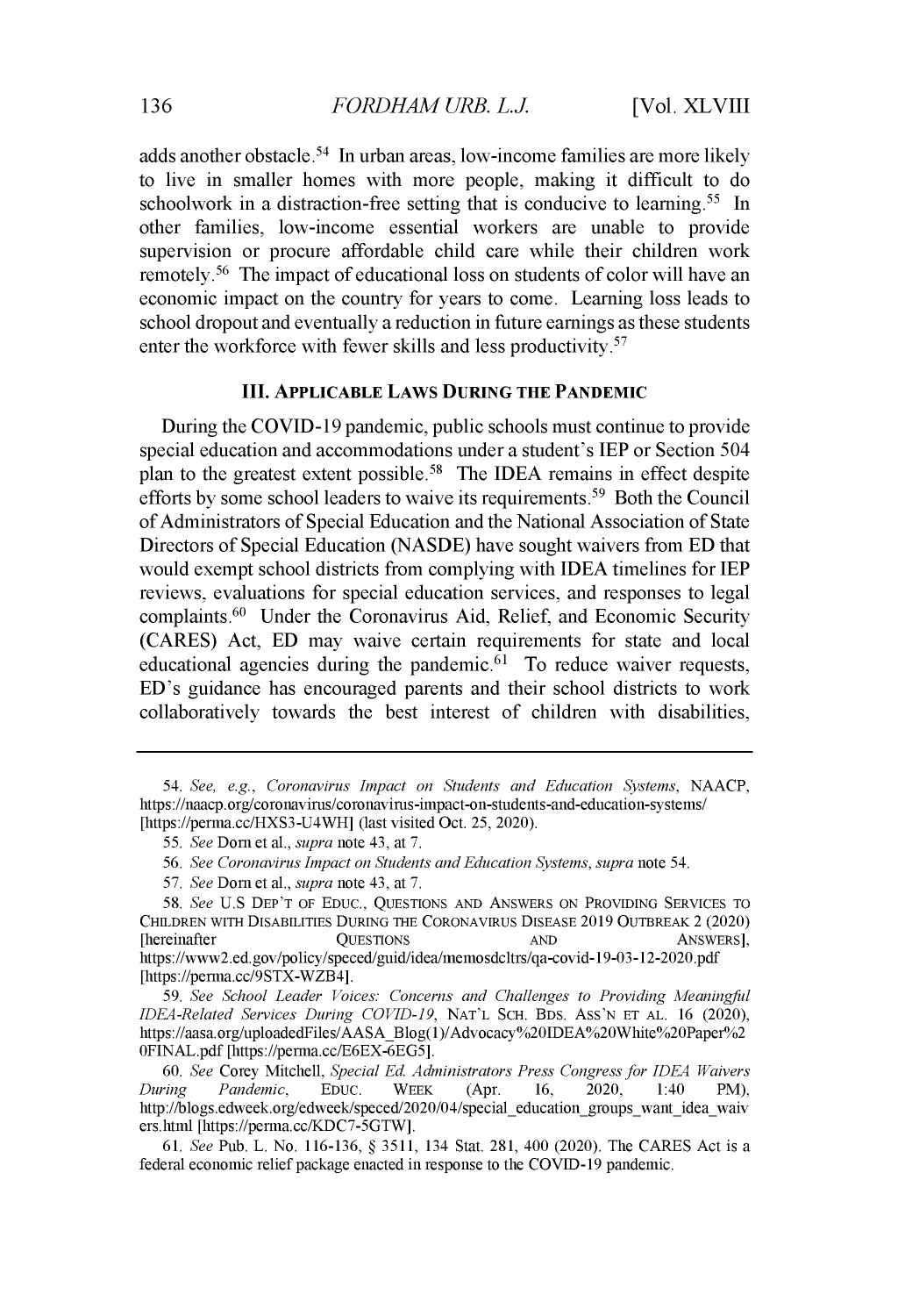acknowledging that services may look different during the pandemic as many schools continue to use some level of remote or virtual instruction.<sup>62</sup> The school and IEP team make these decisions on a case-by-case basis. If schools provide virtual or remote educational opportunities to the general student population, students with disabilities are entitled to equal access to those same opportunities.<sup>63</sup> For students who are not a good fit for distance learning or virtual therapy, the school district should track the hours of special education and related services not provided to the child and base compensatory services on those hours.<sup>64</sup> Parents can request that the district consider teletherapy options to continue related services, such as speech and language therapy.<sup>65</sup>

#### A. Special **Education Services During March-June 2020**

At the onset of the COVID-19 pandemic, many state governors attempted to mitigate the spread of the virus by issuing stay-at-home orders to close all schools and non-essential businesses.<sup>66</sup> During this period, some schools ceased instruction completely while others switched to remote learning. About 85% of all school districts made sure that their students received some form of instruction, whether in packets, posted assignments, or online learning software.  $67$  The change was done quickly in an effort to continue providing some level of education to students, even if the quality of the instruction was substandard. In a survey the ParentsTogether Foundation conducted during the COVID-19 pandemic, only 20% of parents whose children had an IEP said they were receiving services, and 39% were not

*<sup>62.</sup> See* U.S. DEP'T OF EDUC., IDEA PART B DISPUTE RESOLUTION PROCEDURES 1 (2020), https://www2.ed.gov/policy/speced/guid/idea/memosdcltrs/qa-dispute-resolution-procedures -part-b.pdf [https://perma.cc/8ZEG-Q2SS].

<sup>63.</sup> *See* QUESTIONS AND ANSWERS, *supra* note 58, at 2.

*<sup>64.</sup> See id.* Compensatory education is an equitable remedy to remediate the loss of a FAPE for a period of time. It aims to provide "services 'prospectively to compensate for a past deficient program. "' Draper v. Atlanta Indep. Sch. Sys., 518 F.3d 1275, 1280 (11th Cir. 2008) (citing G *ex. rel.* RG v. Fort Bragg Dependent Sch., 343 F.3d 295, 308 (4th Cir. 2003)). An award of compensatory education "should place children in the position they would have been in but for the violation of the Act." *Id.* at 1289 (citing Reid v. D.C., 401 F.3d 516, 518 (D.C. Cir. 2005)).

<sup>65.</sup> *See* U.S. DEP'T OF EDUC., SUPPLEMENTAL FACT SHEET: ADDRESSING THE RISK OF COVID-19 IN PRESCHOOL, ELEMENTARY AND SECONDARY SCHOOLS WHILE SERVING CHILDREN WITH DISABILITIES 2 (2020) [hereinafter SUPPLEMENTAL FACT SHEET], https ://www2.ed.gov/about/offices/list/ocr/frontpage/faq/rr/policyguidance/Supple%2OFact %20Sheet%203.21.20%20FINAL.pdf [https://perma.cc/245Y-J4H6].

<sup>66.</sup> *See* Mark E. Czeisler et al., *Public Attitudes, Behaviors, and Beliefs Related to COVID-19, Stay-at-Home Orders, Non-essential Business Closures, and Public Health Guidance United States, New York City, and Los Angeles, May 5-12, 2020,* 69 MORBIDITY & MORTALITY WKLY. REP. 751, 751 (2020).

*<sup>67.</sup> See* GROSS *&* OPALKA, *supra* note 20, at 2.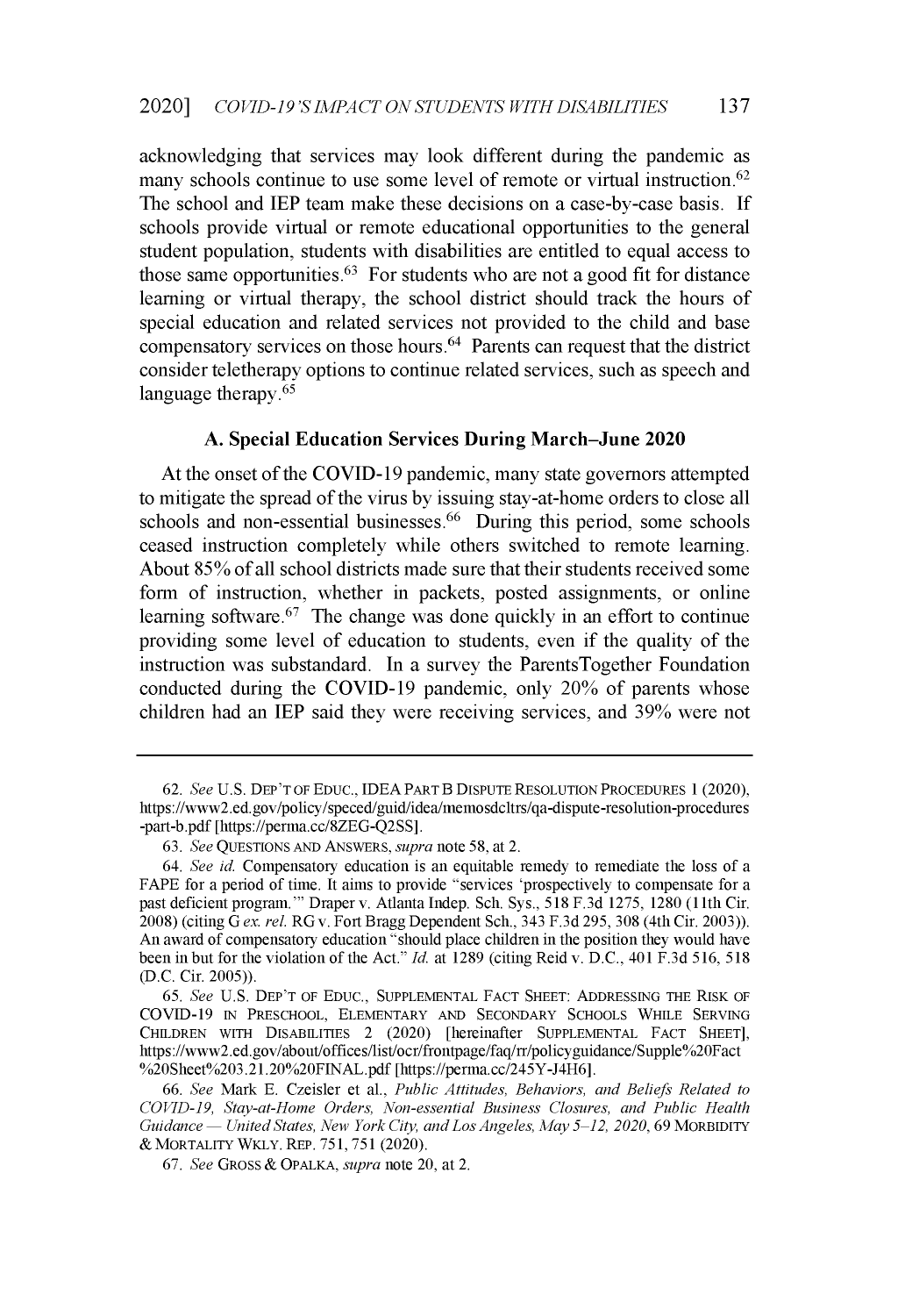receiving any support at all.<sup>68</sup> Children with IEPs were twice as likely as their peers without IEPs to be doing little or no remote learning and twice as likely to say that distance learning was going poorly.<sup> $69$ </sup> Even with the IDEA's promise of individualized programming for students with disabilities, parents continued to experience difficulties obtaining a free and appropriate public education for their children through the end of the 2019- 2020 academic year.

# **B. Special Education Services at the Start of the 2020-2021 School Year**

When the new school year commenced in August, school districts varied in their reopening approaches. Using the CDC guidelines and local COVID-19 data, districts opened either in-person, online, or used a hybrid  $approach$   $-$  with students alternating between remote instruction and physical time in school.<sup>70</sup> ED advised parents of students with disabilities to reach out to their school if their child's IEP could not be implemented fully by the district.<sup>71</sup> However, there have been reports that districts, instead, have inappropriately asked parents to waive their rights to special education services.<sup>72</sup> More than four in ten school districts do not require teachers to monitor students' academic progress.<sup>73</sup> Also concerning is that only  $42\%$  of districts expect teachers to collect and grade student work during the 2020-  $2021$  school year.<sup>74</sup> When school districts reopened, students should have received diagnostic assessments to identify learning loss,<sup>75</sup> vet reporting suggests that in large part, many did not.

69. *See id.*

[https://perma.cc/W34V-DLCX].

74. *Id.*

https://www.edmentum.com/sites/edmentum.com/files/resource/media/Start%20Smart%20-

<sup>68.</sup> *See ParentsTogether Survey Reveals Remote Learning Is Failing Our Most Vulnerable Students,* PARENTSTOGETHER ACTION, https ://parents-together. org/parentstogether-survey-reveals-remote-learning-is-failing-our-m ost-vulnerable-students/ [https://perma.cc/W4C3-23RP] (last visited Oct. 25, 2020).

*<sup>70.</sup> See* Jenna Buckle, *What Will Return to School Look Like This Fall? A Look Inside Hybrid Learning Plans,* PANORAMA EDUC. (July 17, 2020), https ://www.panoramaed.com/blog/hybrid-learning-return-to-school

*<sup>71.</sup> See* SUPPLEMENTAL FACT SHEET, *supra* note 65, at 2.

*<sup>72.</sup> See* Jodi S. Cohen & Jennifer Smith Richards, *Families of Special Needs Students Fear They'll Lose School Services in Coronavirus Shutdown,* PROPUBLICA IlL. (May 20, 2020, 2:24 PM),

https://www.propublica.org/article/families-of-special-needs-students-fear-theyll-lose-schoo 1-services-in-coronavirus-shutdown [https://perma.cc/7L78-QCFW].

*<sup>73.</sup> See* SUPPLEMENTAL FACT SHEET, *supra* note 65, at 3.

*<sup>75.</sup> See* Lynelle Morgenthaler, *Start Smart: Reopening School After COVID Learning Loss*, **EDMENTUM** 5 (2020),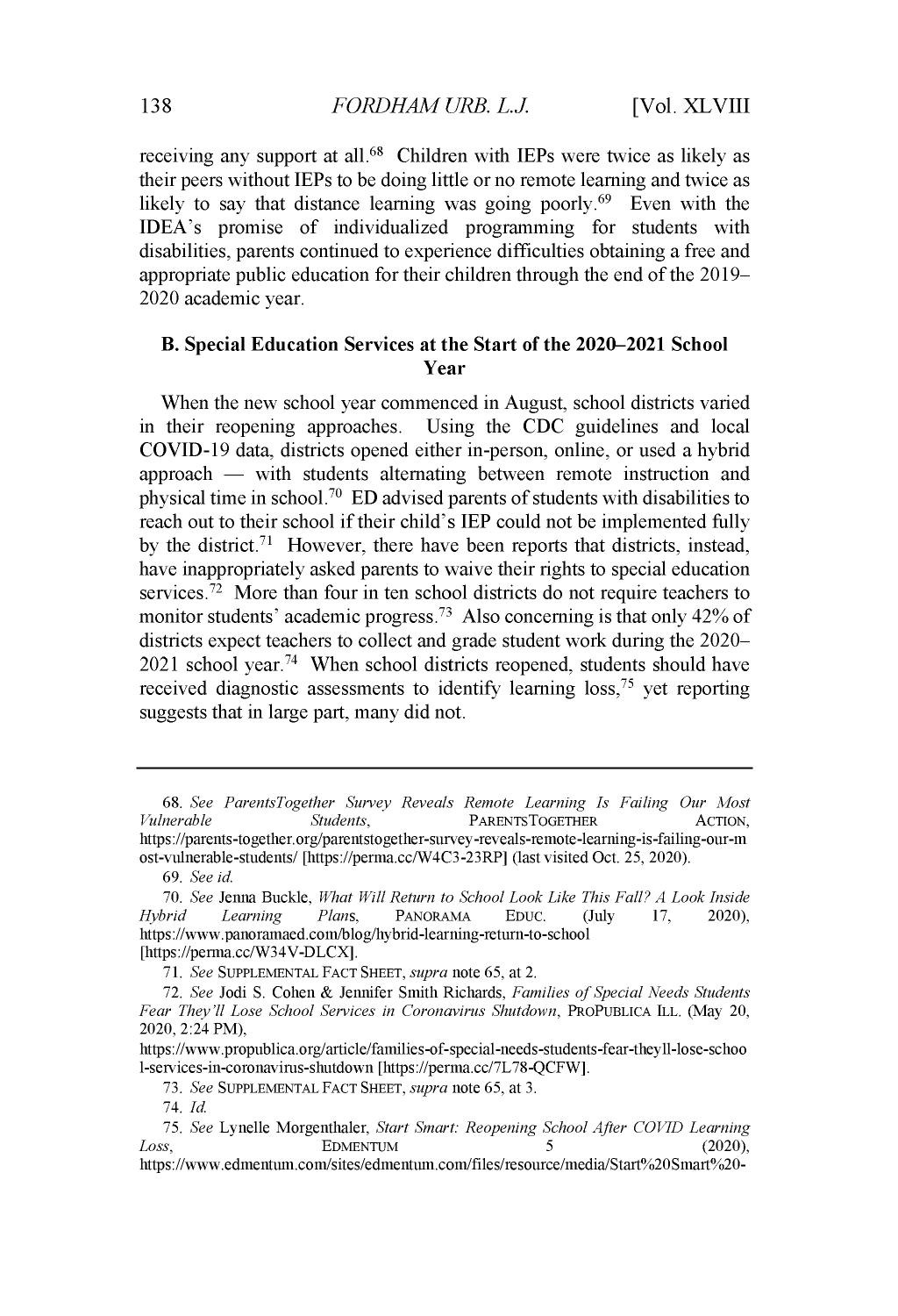**Based on observations and lessons learned from spring** 2020, **local school districts and state governments** have **been making** efforts to **bridge the digital divide. School districts with the highest concentration** of **low-income households were 38.4%** likely to **distribute hotspots, as opposed** to 20.5% in districts with more affluent populations.<sup>76</sup> ED should ensure that these **efforts are not gratuitous but required in every school district and implemented** with fidelity. In 2020, **no child in the United States should lack access to a computer and reliable internet.**

#### **CONCLUSION**

There are **mixed emotions about returning to in-person instruction in the immediate future. Family members and students with compromising health conditions may not receive medical clearance to return to a traditional school setting while the pandemic continues. Some educators are not comfortable** with returning to school unless there is a vaccine.<sup>77</sup> Others predict that there may be a second wave of COVID-19 coinciding with the annual flu season,<sup>78</sup> which will threaten the stability of the U.S. healthcare system.<sup>79</sup> When schools fully **reopen in person, educators** will find **that some students with disabilities have regressed. Other students** may have new **challenges due to** anxiety and **social factors that have impacted them during the quarantine. ED should provide additional services to account for this educational loss and additional mental health needs. ED must set aside funds and guidance for this specific purpose.** NASDE refers **to educational services** offered to **all students as the result of missed or disrupted services during the**

**<sup>%20</sup>Reopening%20School%20After%20COVD%20OLearning%20Loss%2OWhitepaper%2** 0FINAL.pdf [https://perma.cc/NG54-YASD].

<sup>76.</sup> Robin Lake & Alvin Makori, *The Digital Divide Among Students During COVID-19: Who Has Access? Who Doesn't?,* CTR. **FOR REINVENTING PUB. EDUC. (June 16,** 2020), **https://www.crpe.org/thelens/digital-divide-among-students-during-covid-1 9-who-has-acces s-who-doesnt** [https://perma.cc/877F-DMAJ].

<sup>77.</sup> *See* **Laura Meckler** et al., *Under Pressure to Reopen This Fall, School Leaders Plot Unprecedented Changes,* **WASH. POST** (Apr. 27, 2020, 8:56 AM), **https://www.washingtonpost.com/local/education/schools-reopen-fall-coronavirus/2020/04/** 26/d60e2f62-85b3-1 **lea-878a-86477a724bdbstory.html** [https://perma.cc/Q5FJ-BP8A].

**<sup>78.</sup> The annual flu season peaks** vary **in different parts of the country each season.** *See Frequently Asked Influenza (Flu Questions): 2020-2021 Season,* **CTRS. FOR DISEASE CONTROL** *&* **PREVENTION** (Oct. 7, 2020), https://www.cdc.gov/flu/season/faq-flu-season-2020-2021.htm [https://perma.cc/C29Q-J35K].

*<sup>79.</sup> See* Heather Grey, *What a Second Wave of Coronavirus in the Fall Could Look Like,* **HEALTHLINE (May** 20, 2020), **https ://www.healthline.com/health-news/what-a-covid-1 9-wave-in-the-fall-could-look-like# Educated-guesses-about-the-future** [https://perma.cc/GZG4-97FZ].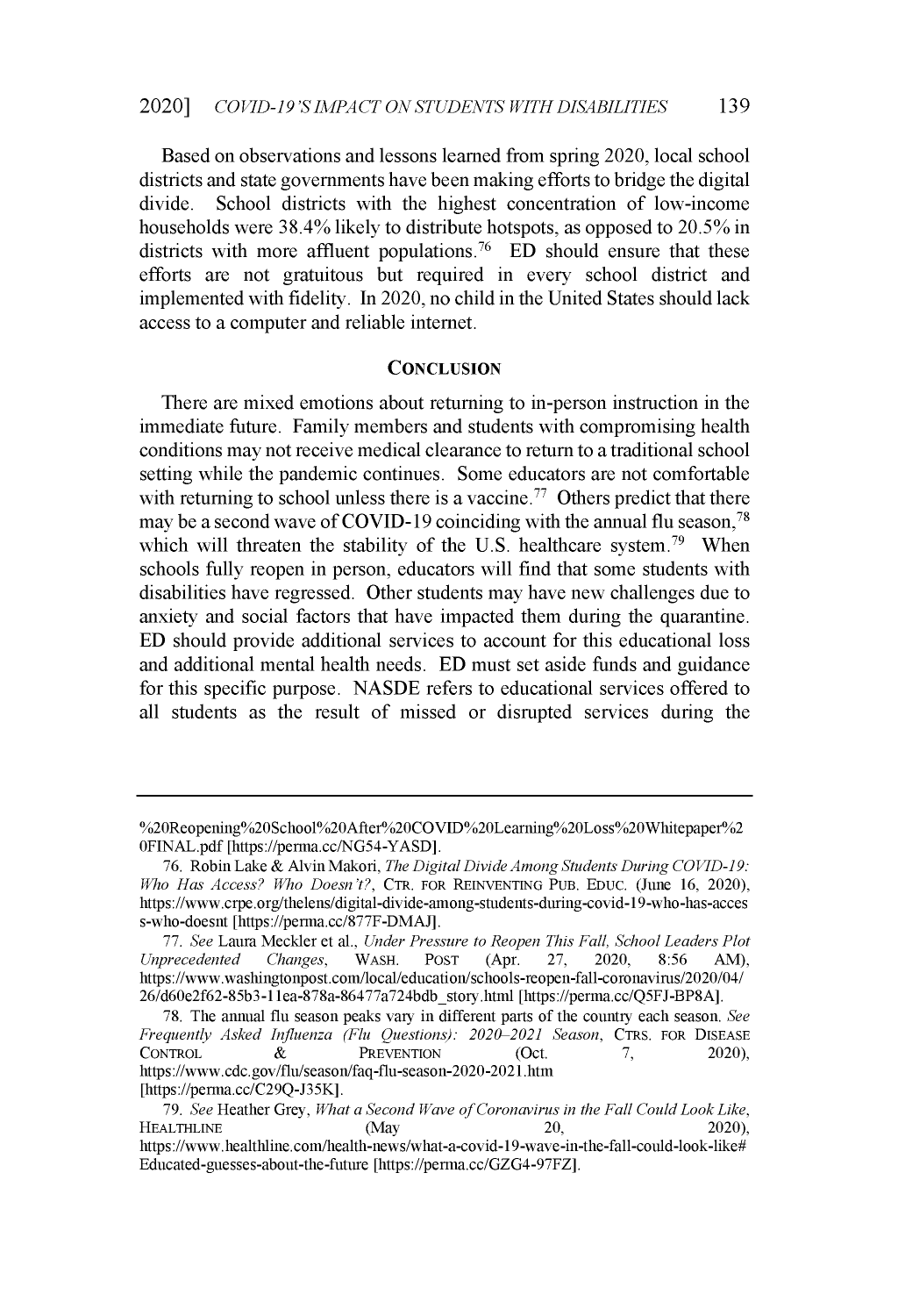COVID-19 school building closures as "recovery services." $80$  Another option is to provide students with disabilities with "compensatory education"  $-$  services to place the student in the position they would have been in if the school district delivered services in the first place.<sup>81</sup>

Educators and researchers around the world are wondering whether a complete overhaul of education as we know it is warranted. $82$  This is the moment when the United States can take unprecedented measures to support the educational needs of vulnerable children as one step in reviving the economy and recovering from the pandemic. Wealthier, more educated parents are more likely to notice when their child is struggling and have the resources to address educational challenges. Experts recommend addressing inequity by directing resources to the students who need it the most and continuing to expand internet  $access.^{83}$  Students not only need internet access but social services as well.

Simply reminding school districts of their legal mandate to provide equitable and accessible educational opportunities is ineffective without the resources and financial support to implement the legal requirements safely. Expert recommendations for safely reopening schools are costly, especially in districts that struggled financially before the pandemic. These recommendations include evaluating building systems, ventilation, filtration, and air cleaning; obtaining air-cleaning device supplements; installing plexiglass to create physical barriers around desks and shared spaces; installing touchless technology for hand soap, hand sanitizer, and paper towels; providing protective equipment and implementing frequent cleaning by custodial staff, and forming a COVID-19 response team and a plan to implement policies and conduct contact tracing. <sup>8</sup><sup>4</sup>

The state of special education underfunding, coupled with the significant additions to overall general education needs, leaves little room for extra spending on students with disabilities and other challenges. Congress and state educational agencies must act quickly to address the needs outlined in

<sup>80.</sup> *See A Successful Launch of the 2020-2021 School Year for Students with Disabilities,* NAT'L ASS'N ST. DIRS. SPECIAL EDUC. 2 (2020), http://www.nasdse.org/docs/NASDSE\_20-21\_\_Launch\_Document\_.pdf [https://perma.cc/UE6H-MJVZ].

<sup>81.</sup> *See supra* note 64 and accompanying text.

*<sup>82.</sup> See* Pasi Sahlberg, *Will the Pandemic Change Schools?,* 5 J. PRO. CAP. & CMTY. 5 (2020).

<sup>83.</sup> *See* Dorn et al., *supra* note 43, at 8, 9.

*<sup>84.</sup> See* **EMILY** JONES **ET AL.,** HARVARD T.H. CHAN SCH. OF PUB. **HEALTH, SCHOOLS FOR HEALTH: RISK REDUCTION STRATEGIES FOR REOPENING SCHOOLS** 31-42 (2020), https://schools.forhealth.org/wp-content/uploads/sites/19/2020/06/Harvard-Healthy-Buildin gs-Program-Schools-For-Health-Reopening-Covid 19-June2020.pdf [https://perma.cc/2DR4-BUT3].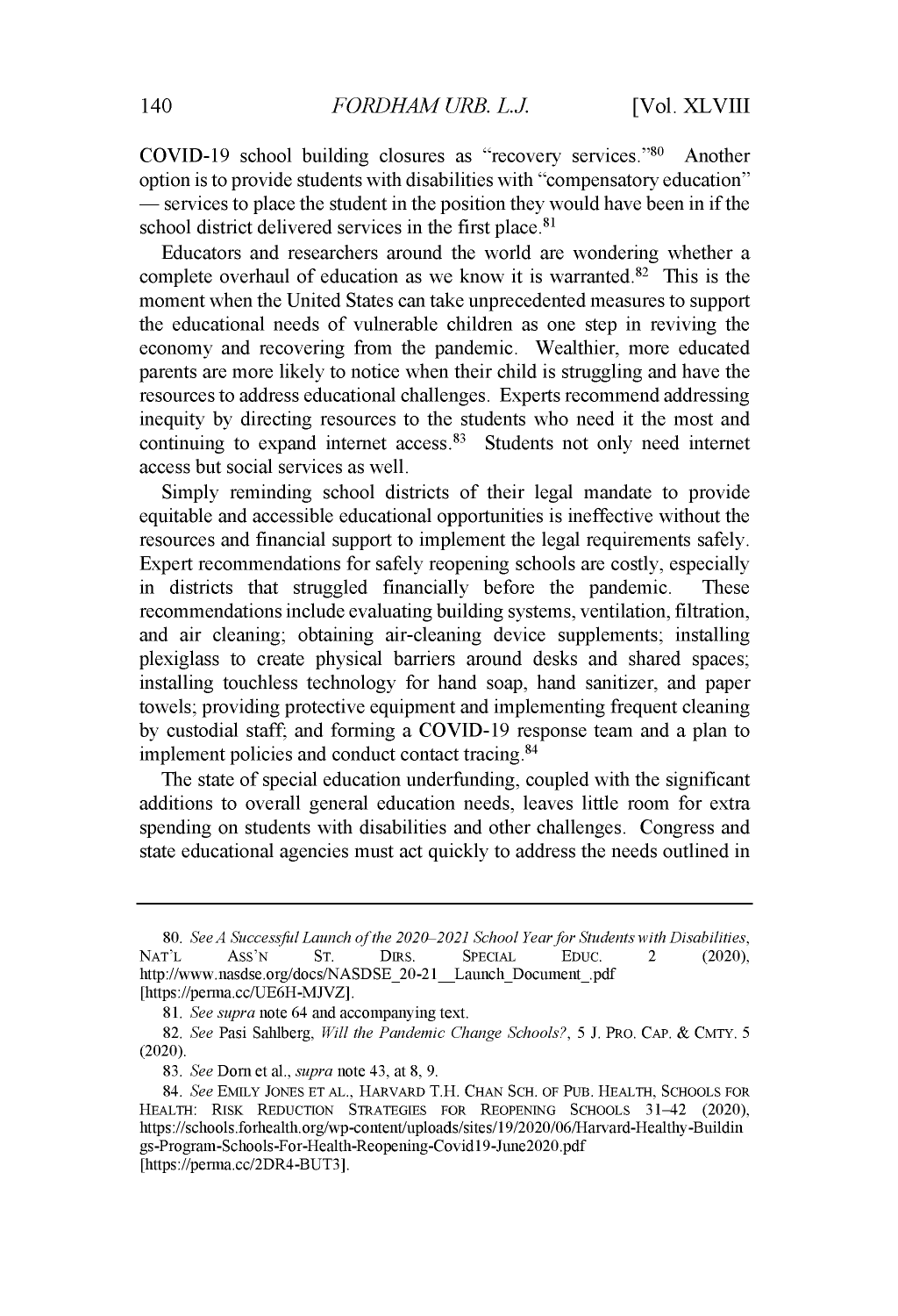this Essay and to prevent the current achievement gaps from widening and further distancing vulnerable children from their educational goals. The National Education Association has asked Congress for a minimum of \$175 billion for the Education Stabilization Fund, which would fill state budget gaps resulting from the COVID-19 pandemic.<sup>85</sup> Approving and funneling this money to most financially strapped districts is a start. In addition to funding, policy makers should consider encouraging in-home school or contracted providers services when appropriate. $86$  These students need help now, and the guidance can help reduce further educational loss. State educational agencies need to develop consistent guidelines for districts to implement for diagnostic testing, in-person services, and addressing educational loss during the pandemic. The road to recovery for children with disabilities in under-resourced districts is a long one, but children are worth the time, money, and effort necessary to rebuild. This country has a moral and ethical responsibility to ensure that students with the most needs are adequately supported as schools recover from the pandemic.

<sup>85.</sup> *See Coronavirus Crisis Threatens Education Funding,* NAT'L EDUC. Ass'N (Apr. 24, 2020),

**https://educationvotes.nea.org/2020/04/24/coronavirus-crisis-threatens-education-funding/** [https://perma.cc/R6Y9-5NDS].

<sup>86.</sup> *See* Warner-Richter & Lloyd, *supra* note 27, at 4.